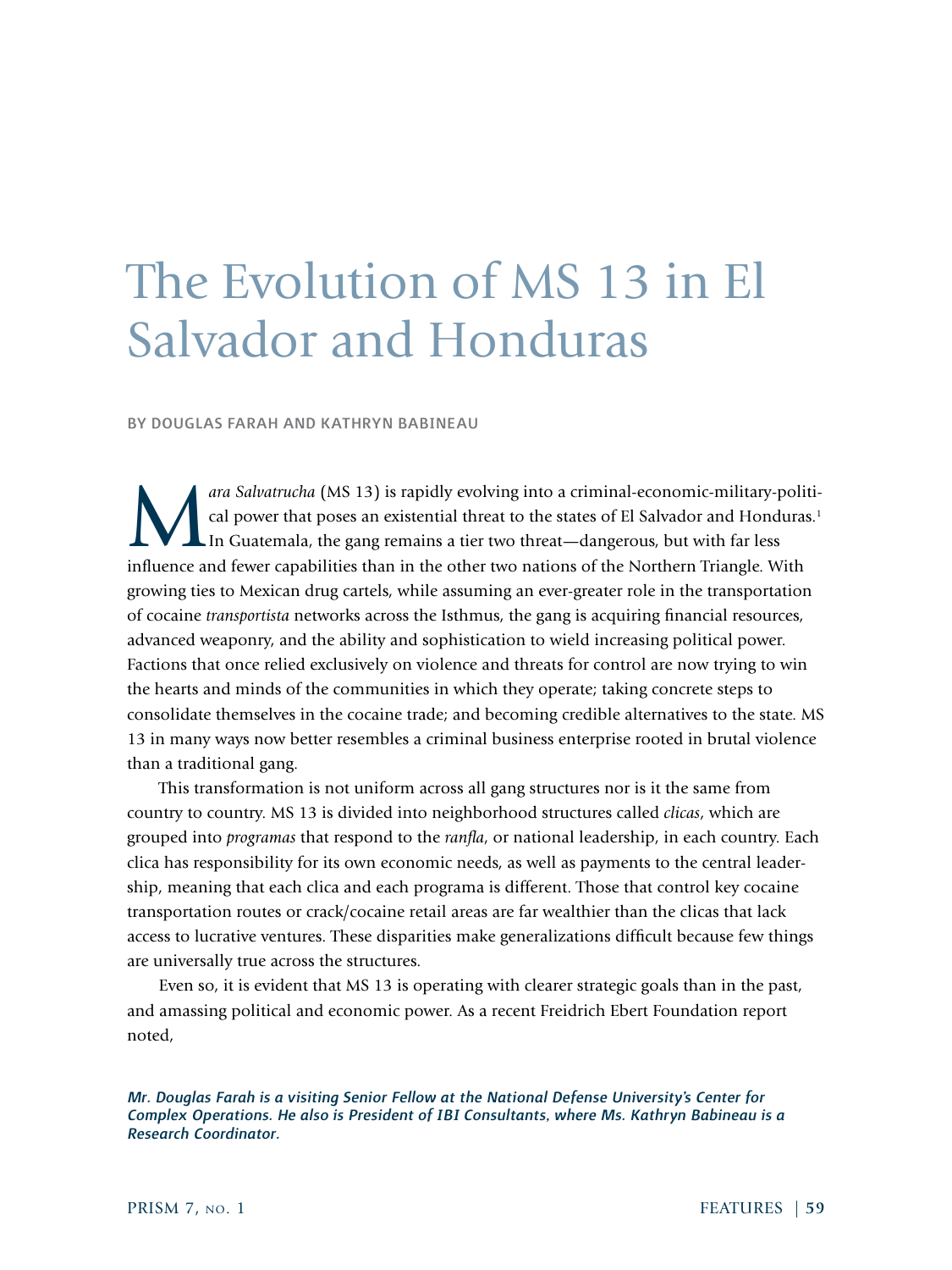*Regarding the use of violence (armed confrontations, homicides, extortions) the behavior pattern of the contemporary gang appears to be guided by a high level of strategic logic. Taken together, the violent acts of the gangs become an instrument to protect the vital interest of the gang and broaden its opportunities. It is a reproductive rationale, which explains the search for new sources of economic, social and political power.* 

#### Key Strategies and Trends

# *Criminal*

MS 13's recent success is derived in part from a strategy, begun at least four years ago, of infiltrating members into the police and military, and sending selected cadres to universities to become lawyers, accountants, and MBAs. These members are now in positions to exercise influence on behalf of the gang in multiple spheres, with a far more sophisticated understanding of the world.<sup>3</sup>

Perhaps the most transformative political step taken by MS 13 in Honduras is the countrywide decision to stop extorting small businesses that operate in the communities that the gang controls. The decision removed an important source of revenue for the gang; however, it also bought the gang significant political goodwill by removing the most hated facet of the gang's presence in those neighborhoods. As described by gang leaders in four different communities in and around San Pedro Sula, the decision to forego the revenue from small-scale extortion was made possible because of increased revenue from MS 13's growing participation in different parts of the regional drug trade. Furthermore, the change was described as a conscious

political decision to build a loyal political base moving forward.

This is not to say that MS 13 has abandoned extortion; the decision in Honduras has not been replicated in El Salvador. Furthermore, payments from larger companies—e.g. those selling LNG tanks, snack food, beverages—that transit MS 13-controlled territory in Honduras remain a major source of income. The impact of such large business extortions has far less of an impact on communities, many of whom now actively support MS 13 efforts to expand their territorial control because of the halt to small business extortions. "People will call the police to tell them who the local leaders of Calle 18 are, and the police and MS 13 coordinate to take over that area," said one resident familiar with MS 13 strategy. "People know now that where the MS 13 is in charge they won't be extorted, they can leave their cars unlocked, there is some security, but only as long as you do exactly as they say."

This shift does not imply that life under MS 13 control is pleasant. One resident who daily has to navigate between MS 13-controlled territory where she lives and numerous disputed territories to get to work described her life as one of tension-filled negotiations, seeking permission from each group in control (the *Terecereños, Los Ponce, Los Chirisos,* etc.). Control can change on a daily basis, adding to the stress, as does the constant worry that her young teenage daughter will be taken by one of the groups. The woman explained that every day her life is a version of Shakira's hit "Blind, Deaf and Dumb," (*Ciega Sordamuda*) because, in the neighborhoods that is what everyone acts like in the face of the brutality: "We see everything and act just like the song says: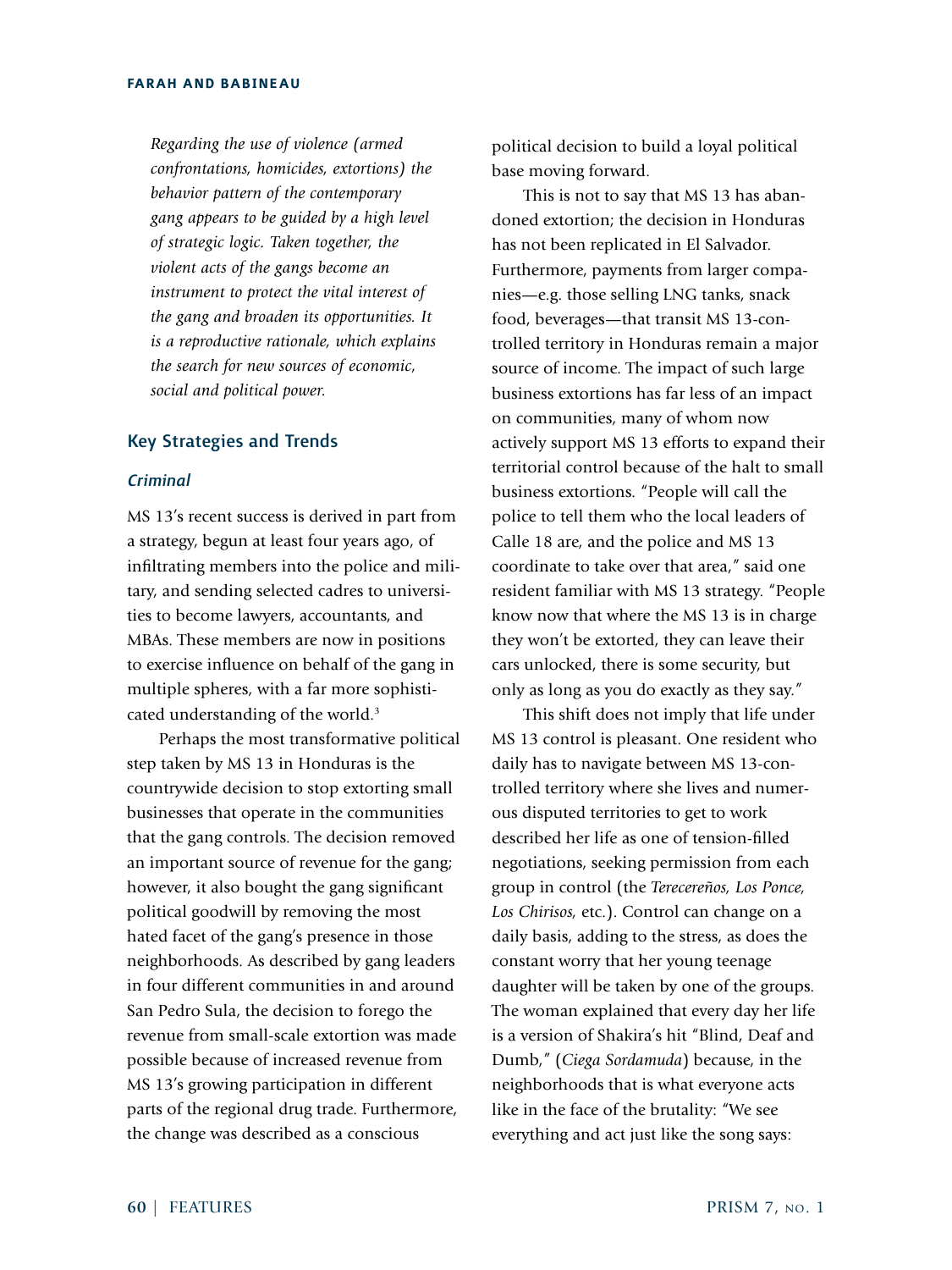blind, deaf, and dumb. We see everything but say nothing because we know we can't say anything without getting killed."

These trends will likely continue to serve as drivers of high-levels of violence, which will in turn drive high levels of immigration toward the United States. In conversations with gang leaders, they stated that it is easier now than at any time in recent memory to move migrants through Mexico because Mexican officials are much less rigorous in trying to halt them, because of the tension with the U.S. Government over the proposed border wall. This has served to greatly facilitate the movement of gang members back and forth to the United States.

At the same time, according to both gang leaders and law enforcement officials across the region, the gangs are already beefing up their ranks due to the recent influx of gang members being deported from the United States. These members are immediately incorporated into the existing gang structures. The gangs, particularly MS 13, are also offering immediate employment opportunities to other criminals with special skills, particularly in the financial and military fields.

## *Economic*

The increasing gang capabilities are directly reflected in the gang's growing, visible financial fortune. Recent judicial investigations into the activities of MS 13 in El Salvador uncovered a multi-million dollar structure of legitimate businesses owned by the gang. The 157 businesses uncovered in Operation Check (*Operación Jaque*) in mid-2016 included bus and taxi companies, luxury car lots, brothels, motels, restaurants, and crack houses. According to the Attorney General, the gang had also set up a special financial committee known as The Federation (*La Federación*) to manage its financial assets.4

Ironically, much of the seed money for the gang's legitimate investments came from their negotiations with the government of Mauricio Funes (2009–14) and their ill-fated gang "truce," in which the government paid up to \$25 million to the gang in an effort to reduce the nation's homicide rate. This included putting some notorious gang members on the government payroll in some municipalities.<sup>5</sup> These payments are at the root of many of the ongoing internal struggles within MS 13 in El Salvador.

*"The government asks us what we want, and we tell them—and then they give it to us," said one gang leader with a laugh, in an interview as the truce negotiations were underway. "We have found that if they say no, we just have to dump enough bodies on the street, then they say yes."*

The truce was the result of a secret pact among drug trafficking organizations, then President Mauricio Funes, his Defense Minister, David Munguía Payes, and the imprisoned leadership of the gangs. In negotiating the truce directly with the government, the gang leadership discovered for the first time that they had real political power. "The government asks us what we want, and we tell them—and then they give it to us," said one gang leader with a laugh, in an interview as the truce negotiations were underway. "We have found that if they say no, we just have to dump enough bodies on the street, then they say yes."6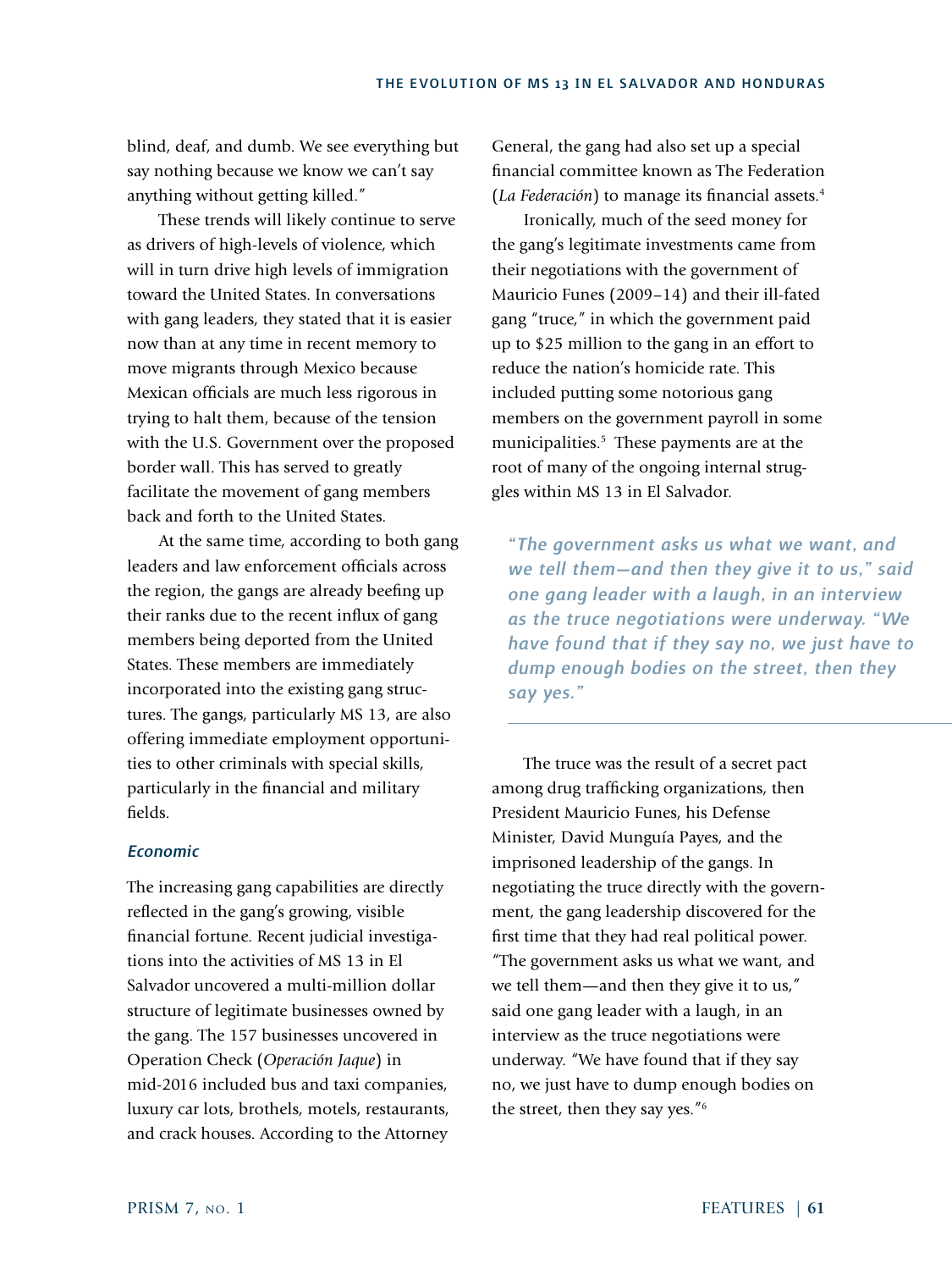While the fact that the gang leaders had directly negotiated with leaders of El Salvador's two main political parties was previously well-established, the magnitude of what was negotiated has only recently come to light. During the past year, MS 13 has posted a series of YouTube videos and audio recordings of their leadership directly negotiating with leaders of the two main political parties, the right-wing Republican Nationalist Alliance (*Alianza Republicana Nacionalista*—ARENA) and the former guerrillas of the Farabundo Marti National Liberation Front (FMLN), for monetary gain and political power. The recordings show that in 2014, the FMLN's former Public Security Minister, Benito Lara, and the current Interior Minister, Aristides Valencia, STATES

met with gang leaders. During these meetings, Valencia offered MS 13 an estimated \$10 million in micro-credit, with the acknowledgement that the gangs would control the funds for their own needs, making it essentially a payoff. These revelations came a few months after another released audio recording, in which Valencia could be heard negotiating with gang leaders to obtain their support during the second round of the 2014 presidential elections. Earlier recordings showed ARENA leaders expect Farabundo Marti National and feeling to provide identity cards and intervals and the Farabundo Marti National financial rewards in exchange for the gangcontrolled votes.7 *Grand Bahama Great*



Map of Central America *Lambert Conformal Conic Projection, standard parallels 7°N and 24° N*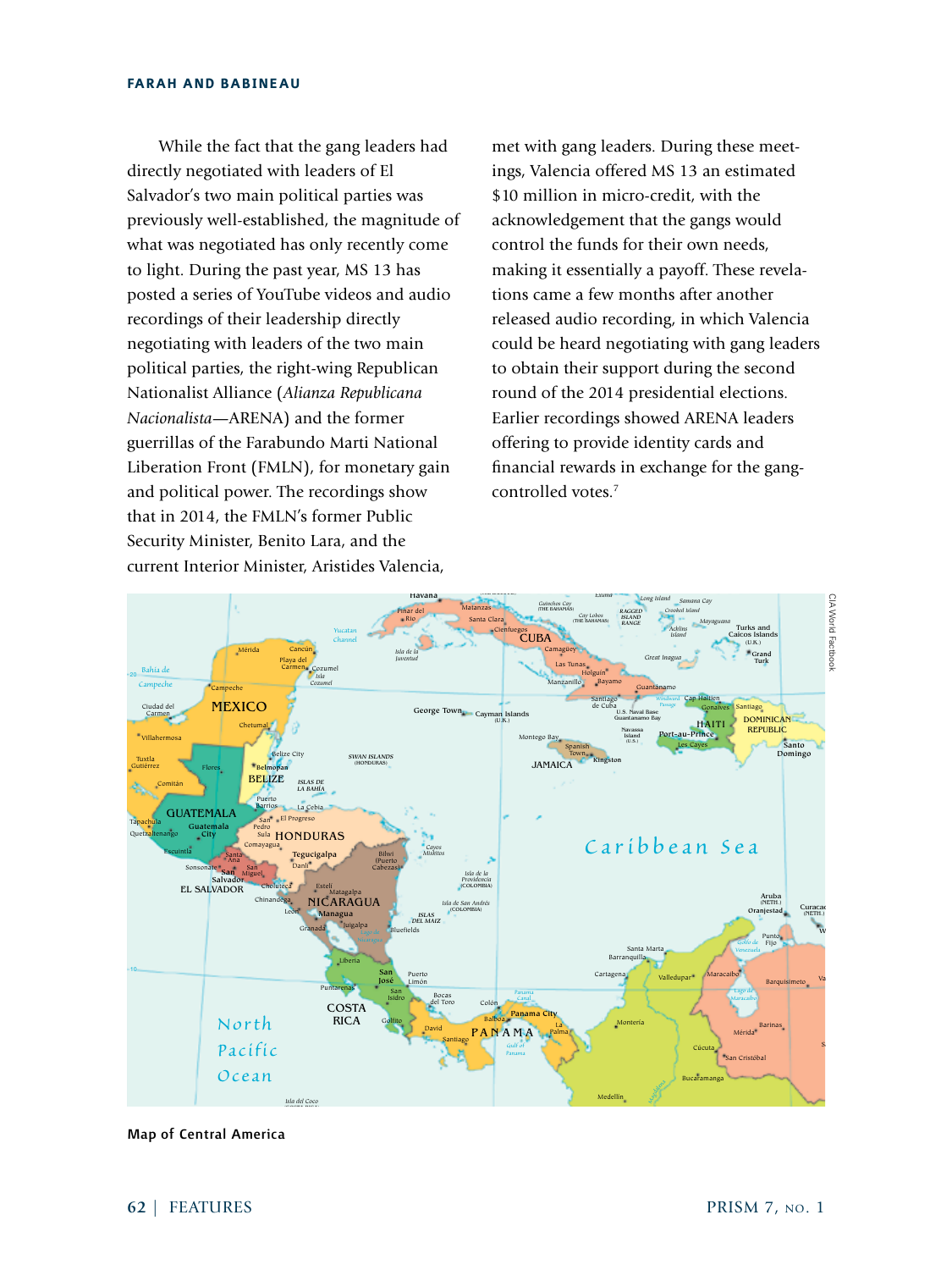## *Military*

Another major strategic shift by MS 13 has been to wage a series of bloody battles with traditional cocaine transportistas in an effort to expand their territorial control beyond the traditional urban center to surrounding rural areas. The strategic objective of this rural territorial expansion is to control vital nodes of the regional illicit trafficking routes, primarily for cocaine, but also weapons, cash, and human beings, including illegal migrants, sex slaves, and others.

Newly controlled MS 13 areas, when plotted on a map, show that San Pedro Sula to the east and northeast is almost encircled by gang-controlled rural areas. This territory is key to the control of the crossroads that lead to *puntos ciegos*, or informal border crossings, vital to the flow of cocaine and precursor chemicals northward from Puerto Cortes on the Atlantic coast of Honduras to Puerto Barrios and Izabal in Guatemala.

This expansion and control of rural areas is also reportedly taking place along the Honduras–Nicaragua border, reflecting the strategic decision by the gang leadership to seek control of important international nodes of the regional cocaine trafficking trade, a move that both increases their financial revenues and puts them in almost permanent conflict with other transportista groups who have operated in the regions for many years. Given MS 13's willingness to expend significant personnel and economic resources in the rural deployments, along with the willingness of their members to employ lethal force and their existing reputation for brutality, they appear to be winning most of those battles.

The capacity of MS 13 in San Pedro Sula to carry out new military action is owed in part to the increased military training they are receiving and the improved weaponry they can now routinely access, including Uzi submachine guns, C4 explosives, RPGs, and new AK–47 and AR–15 assault rifles. This capacity has in turn strengthened the gang's ties to Mexican cartels seeking to move their cocaine through the region. According to regional law enforcement officials and gang leaders interviewed by the authors, this successful expansion is because of the unintended consequences of two actions by the U.S. and Honduran governments that are widely viewed as successes.

In an effort to build a credible police force, the Honduran government, with U.S. support, has dismissed more than 1,000 policemen suspected of corruption and/or human rights violations. A core of more rigorously vetted and trained policemen are to fill the void in new police structures. However, the massive firings have been a boon to MS 13 because the gang now has money to hire many of them as security and trainers for gang activities. According to a policeman who has been offered work by MS 13 and has several friends who have accepted the offer, MS 13 pays roughly 2.5 times what the policemen were making inside the police force.

With the guidance of former security officers, many who have trained in the United States and elsewhere, MS 13 has reportedly set up military training camps in the Honduran province of Olancho. In the camps, to which the authors were denied access, training is provided by former policemen and former special forces combatants from the wars in El Salvador, Guatemala,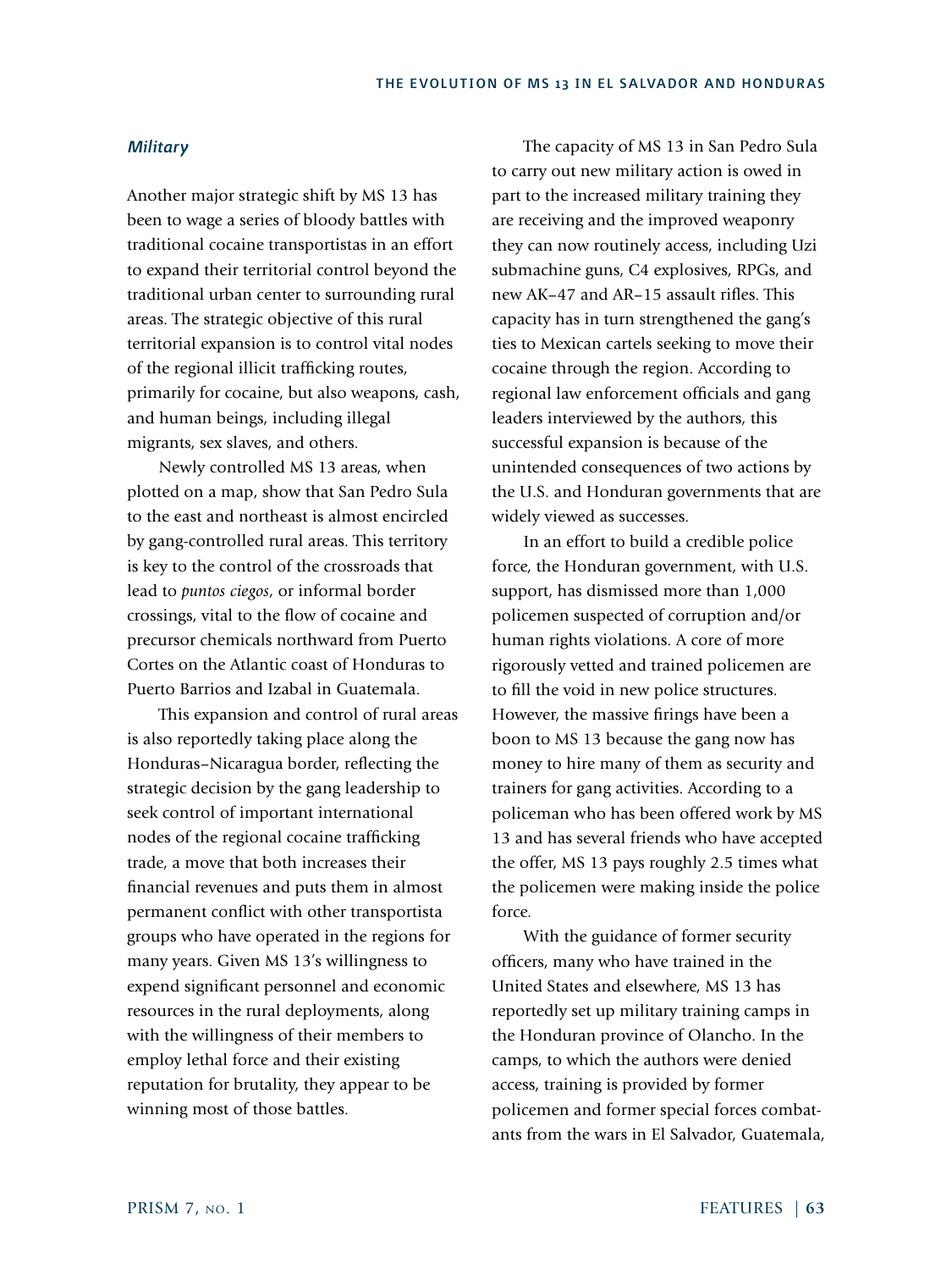and Nicaragua. The widespread availability of unemployed policemen has not only benefitted MS 13; many dismissed policemen have branched out into their own freelance criminal activity (kidnapping, extortion), or joined some of the rapidly-growing groups that offer specialized criminal services, like the *Olanchos*, who specialize in murder for hire, or *Los Ponce* and *Los Tercereños*, who now compete with MS 13 for control of drug transport routes.

These specialized criminal groups, often referred to as gangs although they do not adhere to traditional gang culture, have added significant new elements and crosscurrents to the violence in the region. These smaller groups are reportedly refining cocaine base in San Pedros, Honduras that arrives from Colombia and Venezuela into refined cocaine known as HCL. This is partly the result of the difficulty in acquiring precursor chemicals in Colombia, and the viability of flying cocaine base directly to Honduras.

# *Political*

MS 13 in the Northern Triangle—El Salvador, Guatemala, and Honduras—has not yet coalesced around a coherent political ideology; however, since 2014 the gang has been exercising real political power, utilizing a three-pronged strategy that leverages the gang's unity as a voting bloc. Rather than presenting a specific political platform beyond seeking direct benefits for the gang, MS 13 uses the sheer numbers of its members (more than 35,000 in El Salvador—a country geographically the size of Massachusetts—and an equal or greater number in Honduras, according to police intelligence estimates) and its vast territorial

control as both carrots and sticks to subvert the electoral process in new and dangerous ways:

- MS 13 charges individual candidates from all parties several hundred dollars to several thousand dollars to be able set up a party organization and campaign in a neighborhood the gang controls.
- The gang also bans certain politicians or political parties they view as enemies from campaigning in those areas. Most notably in 2017, MS 13 banned supporters of Honduras President Juan Orlando Hernández from campaigning for his party's nomination in some sectors of San Pedro Sula—the country's main transport hub. Although Hernández won the primary, the gang in areas they control on the outskirts of the city also forced campaign workers to quit, refused to allow propaganda to be displayed, and threatened to kill anyone found voting for the President. MS 13 has threatened to employ similar tactics against the governing FMLN in El Salvador in upcoming elections.
- MS 13 has yet to participate financially in national campaigns but has directly financed mayors and local legislatures. This has allowed the gang to move some of their own (or those willing to do their bidding) into municipal strongholds, and in some documented cases the mayors have hired gang members as municipal employees.

In growing areas in both Honduras and El Salvador, the more powerful clicas and programas of MS 13 have filled the void of an absent national government by carrying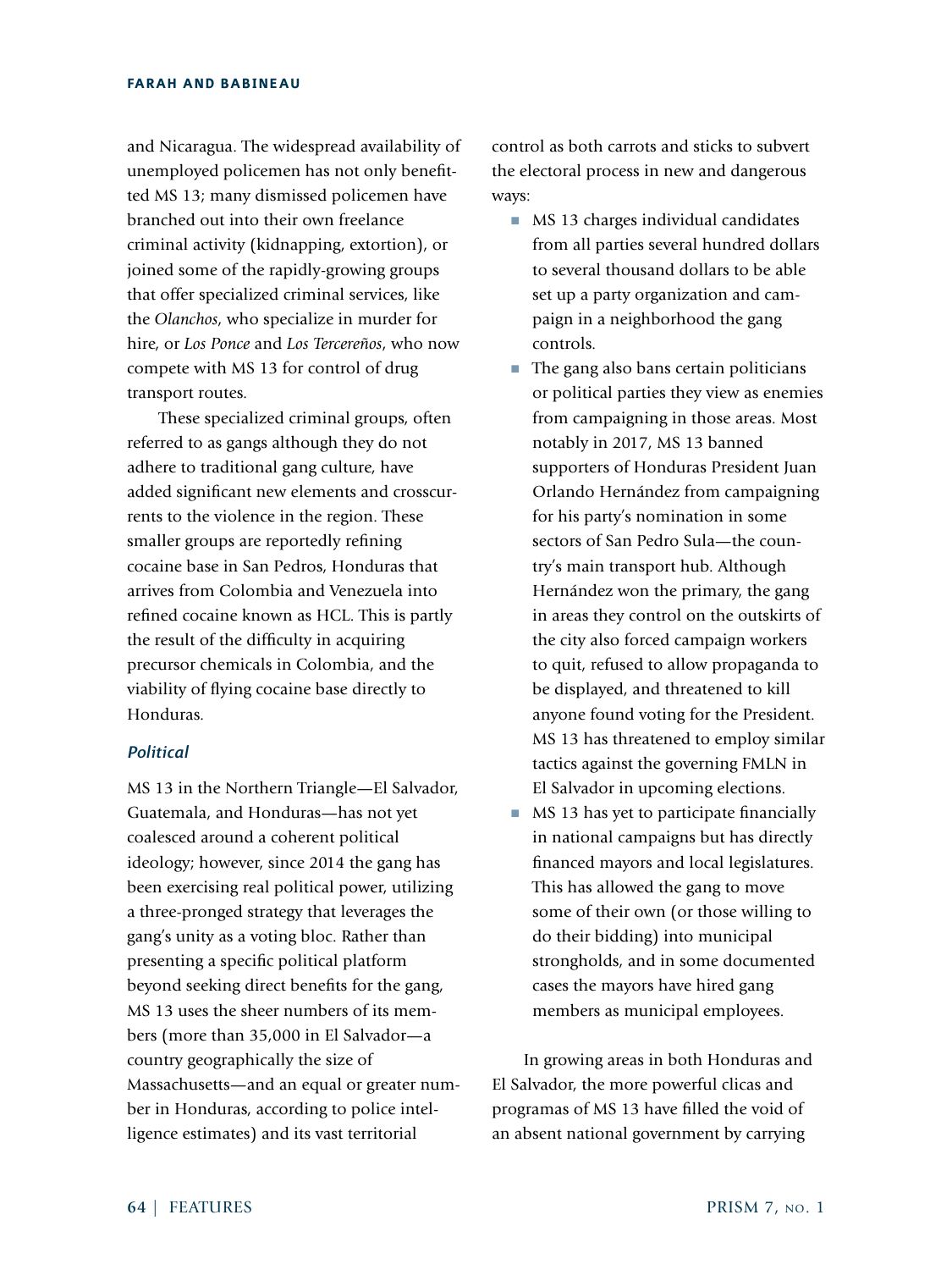out significant state functions. This is not universally true; other clicas, especially those that are not on routes needed by networks to move cocaine or other illicit products, continue to operate at the more rudimentary level traditionally associated with the gangs.

# The Fragmentation of the State and Gang Governance

Several recent publications have described the gangs as having created a parallel state, where they are politically and economically empowered and have replaced the formal state.<sup>8</sup> However, the reality is that across the Northern Triangle, gangs have created a confederation of semi-autonomous ministates within each country that coordinate more closely than the national governments.

For those clicas and programas with the most resources in and around San Pedro Sula

(usually derived from a more formal alliance with the regional cocaine transporting networks), the activities in their neighborhoods include:

- Providing rudimentary but rapid judicial "sentences," issued at hearings held twice a week to resolve local disputes (charges of domestic violence, property theft, vandalism, and violating gang rules).<sup>9</sup>
- Providing perimeter security and protection from outside gangs and local law enforcement groups to keep the neighborhood relatively free of violence and crime from groups not under the control of MS 13.
- Creating rudimentary literacy programs, primarily designed to help their members to be able to communicate



Rudimentary cocaine laboratory found by Honduran police this May in territory controlled by MS 13 near San Pedro Sula.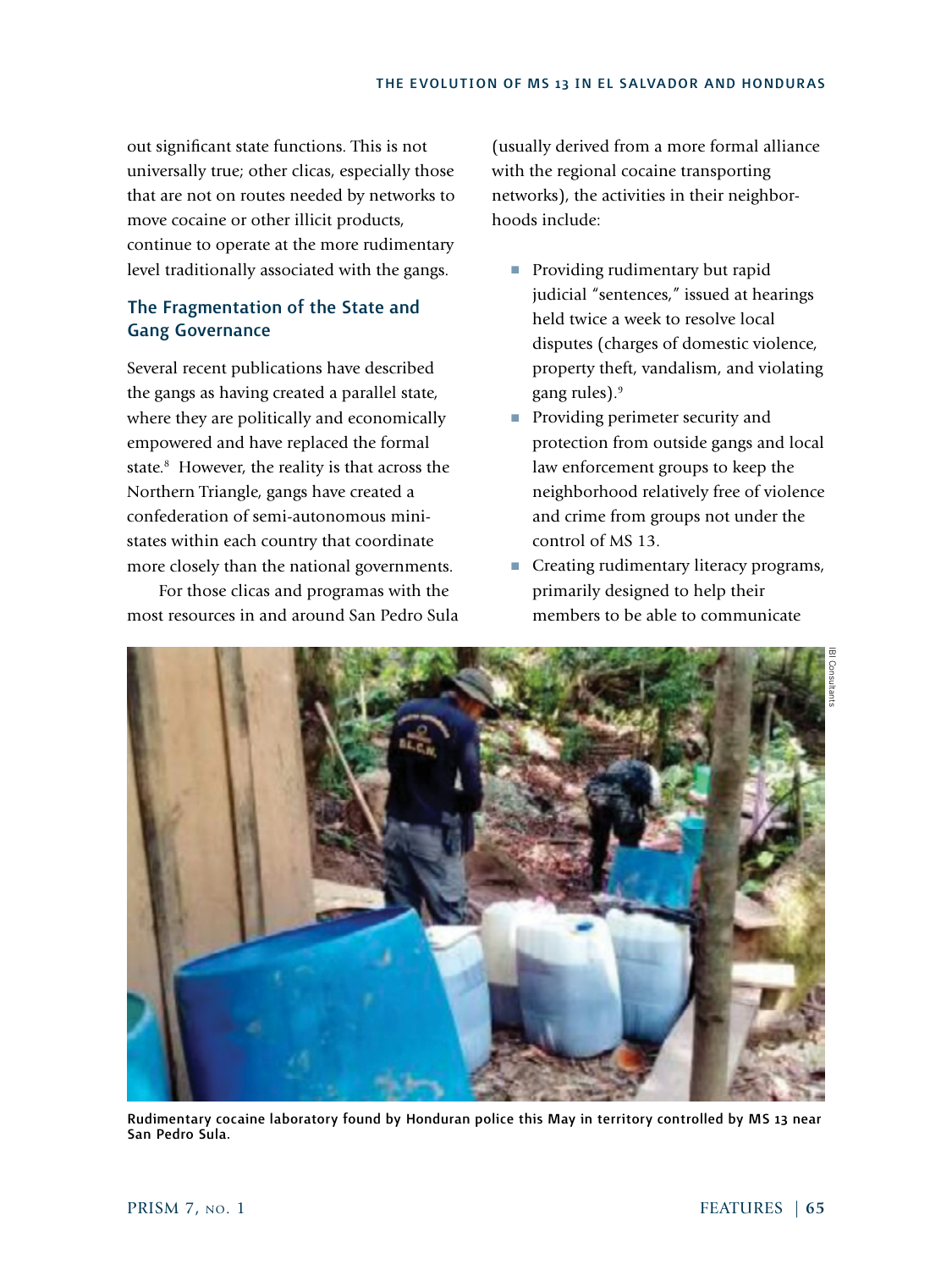with each other with cellular telephones, but open to some others in the community.

- Funding small-scale social programs, such as bowls of soup and a slice of bread as lunch for school children and the elderly in the community, because of the gang's increased income from transporting cocaine and dominating the rapidly-expanding internal cocaine/ crack retail market.<sup>10</sup>
- Providing small employment opportunities in the informal labor market, primarily by helping families run hundreds of small mini *maquilas* that mass-produce tee shirts, underwear, and other clothing items. Most of the material for these home operations of a few sewing machines per shop is stolen from the large international maquilas that operate across San Pedro Sula.

These clear efforts to change the perception of MS 13 among the communities in which they live also includes rebranding themselves a *La Familia* rather than gang members, or *mareros*. In many parts of San Pedro Sula, the governing clicas have painted over their old gang graffiti on the walls in an effort to present themselves as a more responsible and mature group.

The transformation is also visible in other ways. One recent report on the gang's control of a market in downtown San Salvador, written by a merchant who has had a stall there for 13 years, described how MS 13 leaders:

*Decide everything. They are the maximum authority. They extort, kill and walk around armed through the market with* 

*total impunity…The gang member who comes by to collect the extortion every Saturday morning comes well-dressed. It is surprising to see now the boys are wearing dress shirts, dress pants and nice shoes. They even wear glasses to look like intellectuals.* 

*They carry a backpack and a notebook, and the accounting for what is owed by each stall (inside the market) is accurate. They know how much each stall should pay because the quotas are different depending on what the owner is selling and the size of the business. For example, a fruit vendor will be charged less than those selling clothes and shoes. They know who owes how much from the previous week; they know how much a person's accumulated debt is. We are never late with our payments. It would cost us our lives.11*

In Honduras, MS 13 leadership has made the strategic decision—and enforced it at the street level—to exchange the immediate financial gain of local extortion for political standing and a formalization of their political and economic authority. This decision was made possible by the gang's increasing revenues from growing ties to drug trafficking structures. In these relationships, gang members primarily operate as hired transporters for multi-ton loads of cocaine (*transportistas*), and control the retail markets of crack and cocaine (*narcomenudeo*).

Because of these new cash influxes, the gang had the financial flexibility to fundamentally shift the gang's calculation of power and sustainability away from immediate gain, toward building a political power base.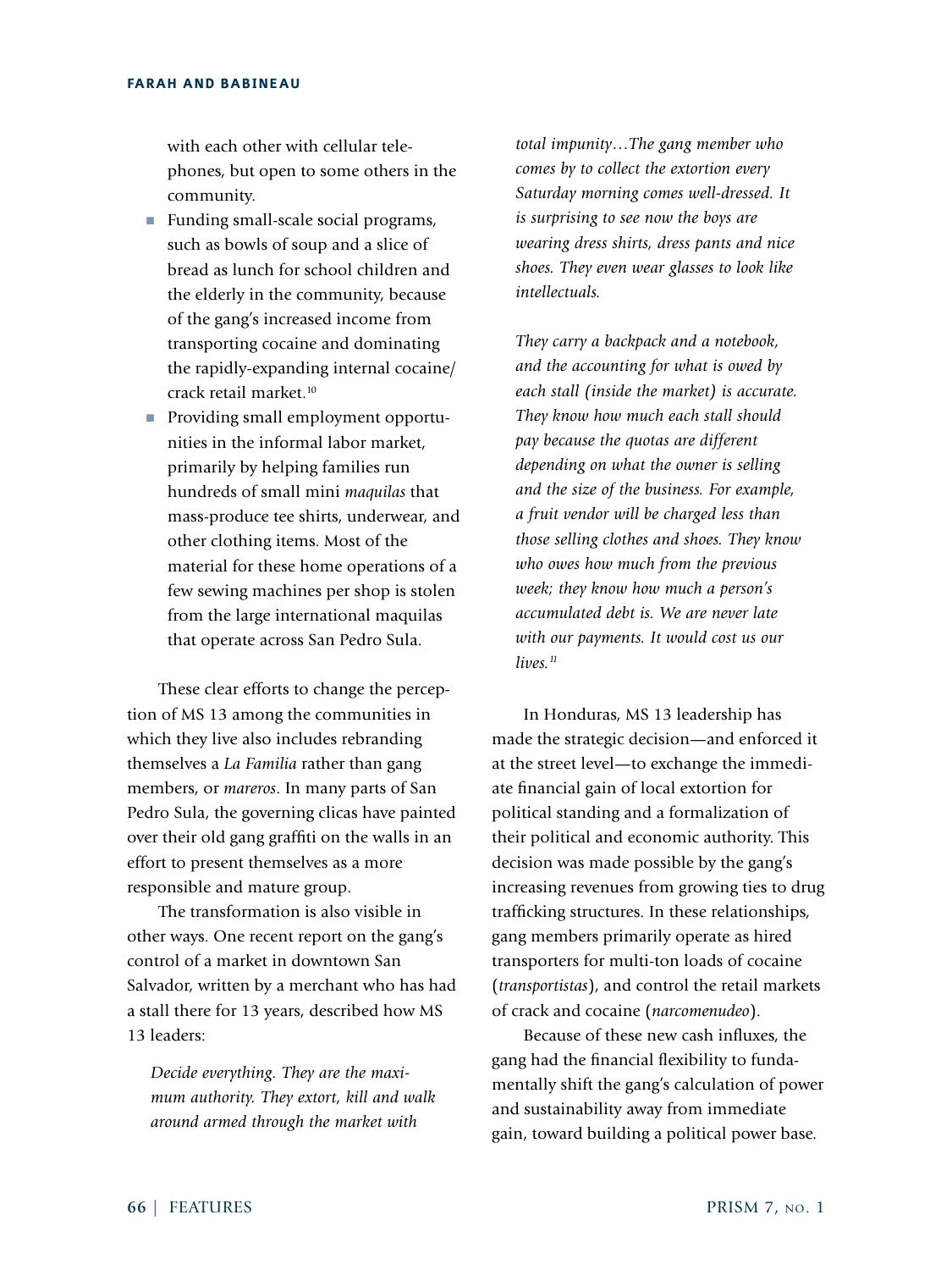This shift in behavior and thinking has not occurred in other gangs or MS 13 in El Salvador. Although leaders of MS 13 in El Salvador are aware of how their counterparts in Honduras are working, they say that the gang in El Salvador has not yet found a replacement revenue stream to make up for what would be lost by dropping extortion as a primary financial source.

According to interviews with MS 13 leaders in Choloma, the sector of San Pedro Sula that led the move to stop local extortions, the decision had four components:

- Provide relief to small business in areas under their control—often family members and community members known to gang members and their families by eliminating the gang policy that people most hated.
- Leverage the relief into active political support for the gang by channeling some of the new drug wealth into rudimentary social programs, as described above, creating for the first time a more formal political face to the gangs.
- Provide security for the communities by aggressively attacking other gangs and law enforcement units on the perimeter of the neighborhood, turning MS territory into a relative safe haven in the sea of surrounding violence. This, in turn, could induce nearby neighborhoods to support MS 13's territorial expansion efforts and withdraw support from rival gangs.
- Use the safe havens to securely warehouse cocaine, weapons, and humans being trafficked through their territory, increasing the gang's control of these routes and increasing the revenues

derived from providing security to other criminal groups.

# Leadership Divisions

While MS 13 remains a formidable regional and transregional force with the ability to coordinate strategy, personnel movements and actions across national borders, leadership of the group in both Honduras and El Salvador said that the leaders are often now going their separate ways. While the Salvadoran branch of MS 13 has been riven by internal strife as several of the most powerful subgroups threaten to fracture, the Honduran MS 13 is pioneering new and innovative political and social strategies that are expanding its reach.

One of the biggest differences between MS 13 in El Salvador and its counterpart in Honduras is the nature of the leadership. MS 13 in Honduras has maintained a unified gang leadership, largely in prison, which has proved capable of strategic thinking, including: initiating important changes, such as halting the extortion of businesses in their neighborhoods; expanding territorial control aimed at dominating urban and rural cocaine transport routes; enhancing military capacities and capabilities; and developing a more coherent political presence.

By contrast, MS 13 leadership in El Salvador is deeply divided. Ongoing, bloody internal conflicts between the historic leadership (*ranfla histórica*), mostly in prison, and the leadership outside of prison (r*anfla libre*) are wreaking havoc within the gang structure. The infighting centers on the amount of money the ranfla histórica took from the government during the truce but reportedly did not share with the rest of the gang. This breach of gang protocol was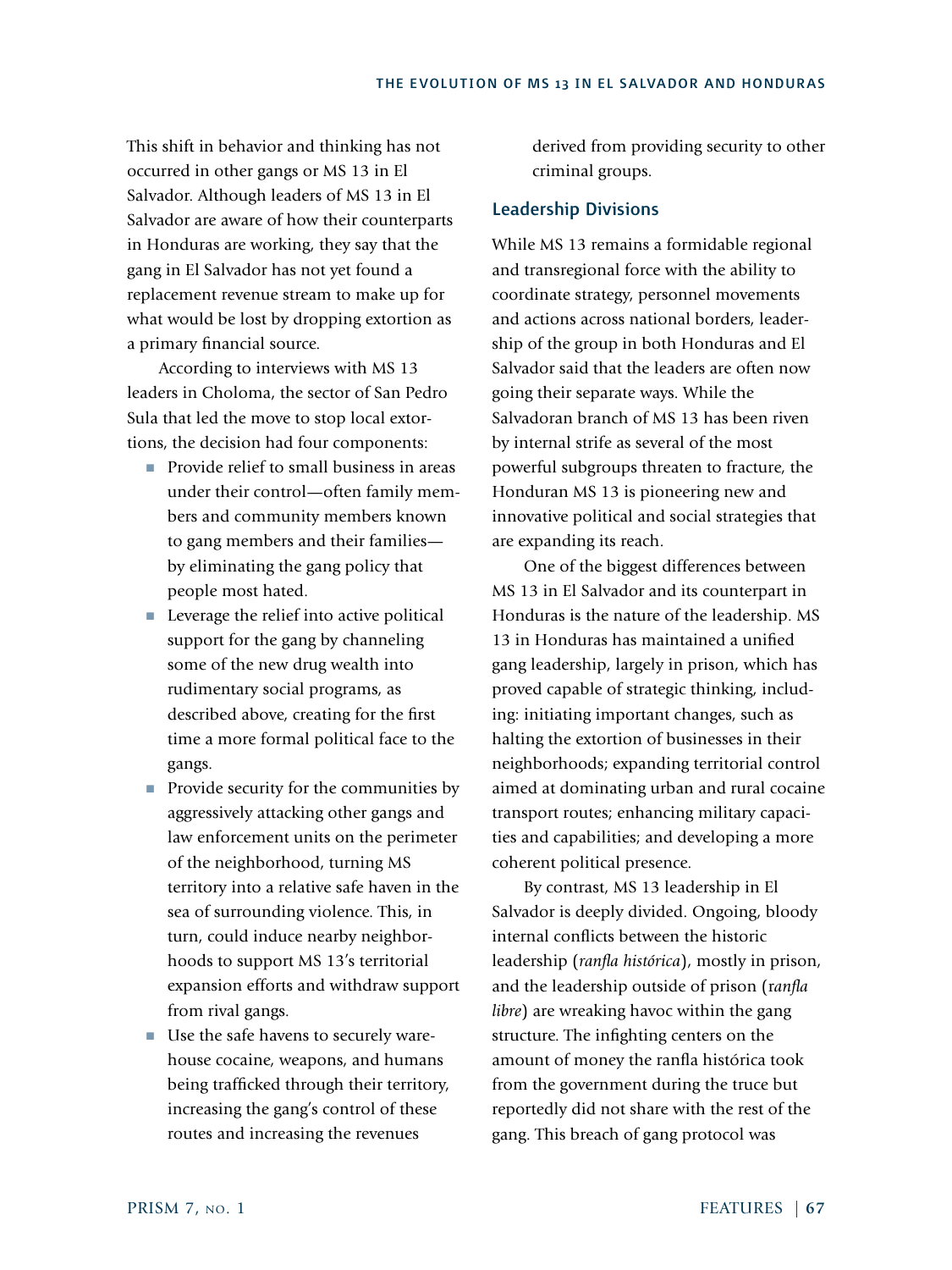viewed by many of the leaders and rank and file on the street as a betrayal worthy of death. There have been bloody purges and counter-purges in the gang as a result of the feeling on the street that the prison leadership betrayed the gang for personal profits. This assessment from the street is accurate, and members outside of prison have been furious for years as they watched the wives and family members of the ranfla histórica purchase new houses, large screen televisions, and luxury vehicles.

*There is little doubt that the fundamental tipping point in the growth of the gangs in Central America, particularly that of MS 13, was the ill-fated truce between the major gangs in El Salvador.*

> The most visible leader of the internal revolt was Walter Antonio Carrillo Alfaro a.k.a. El Chory (from Shorty)—who believed the ranfla histórica had forfeited its legitimacy by stealing the government money and thereby "disrespecting" the gang members on the street.12 El Chory was a member of the powerful Fulton Locos clica and was wellrespected among MS 13 leaders. He was popular enough to inspire an unprecedented rebellion against the prison leadership, including a refusal to endorse new attempts at a truce, and other acts of defiance. On January 16, 2016, the ranfla histórica had El Chory murdered in prison. A series of retaliatory murders took place, and the division reportedly still festers within the ranks of MS 13.13

The primary architect of the ranfla histórica's financial strategy, according to

interviews and published reports, is Marvin Adalay Ramos Quintanilla, a.k.a. El Piwa, who was a chief negotiator of the truce and known for his close relationship with Salvadoran Defense Minister David Munguía Payes. El Piwa was released from prison under unclear circumstances in 2013, in the middle of the truce, and was then employed by the municipality of Ilopango. Munguía Payes issued a gun permit for the gang leader, who legally acquired numerous weapons. El Piwa claimed to have left MS 13 altogether to become an evangelical pastor and occasionally appeared on TV as a preacher. Using this cover, he orchestrated MS 13's financial growth, primarily through the sale of cocaine and crack from secret pozos controlled by the ranfla histórica.14 El Piwa was arrested during Operation Check in 2016 and remains in custody, but Salvadoran intelligence officials monitoring the gang's activities said the economic power he helped to establish is far from broken. "We are only now discovering how big they have grown economically," the official said. "They have truly entered the ranks of the business elite."

# The Law of Unintended Consequences

There is little doubt that the fundamental tipping point in the growth of the gangs in Central America, particularly that of MS 13, was the ill-fated truce between the major gangs in El Salvador. The relatively successful law enforcement actions during the past three years by the U.S. Drug Enforcement Administration, the U.S. Treasury Department, and agencies in Honduras also have been a major factor in allowing MS 13 to expand, particularly into rural areas traditionally controlled by long-standing transportista groups. These actions include: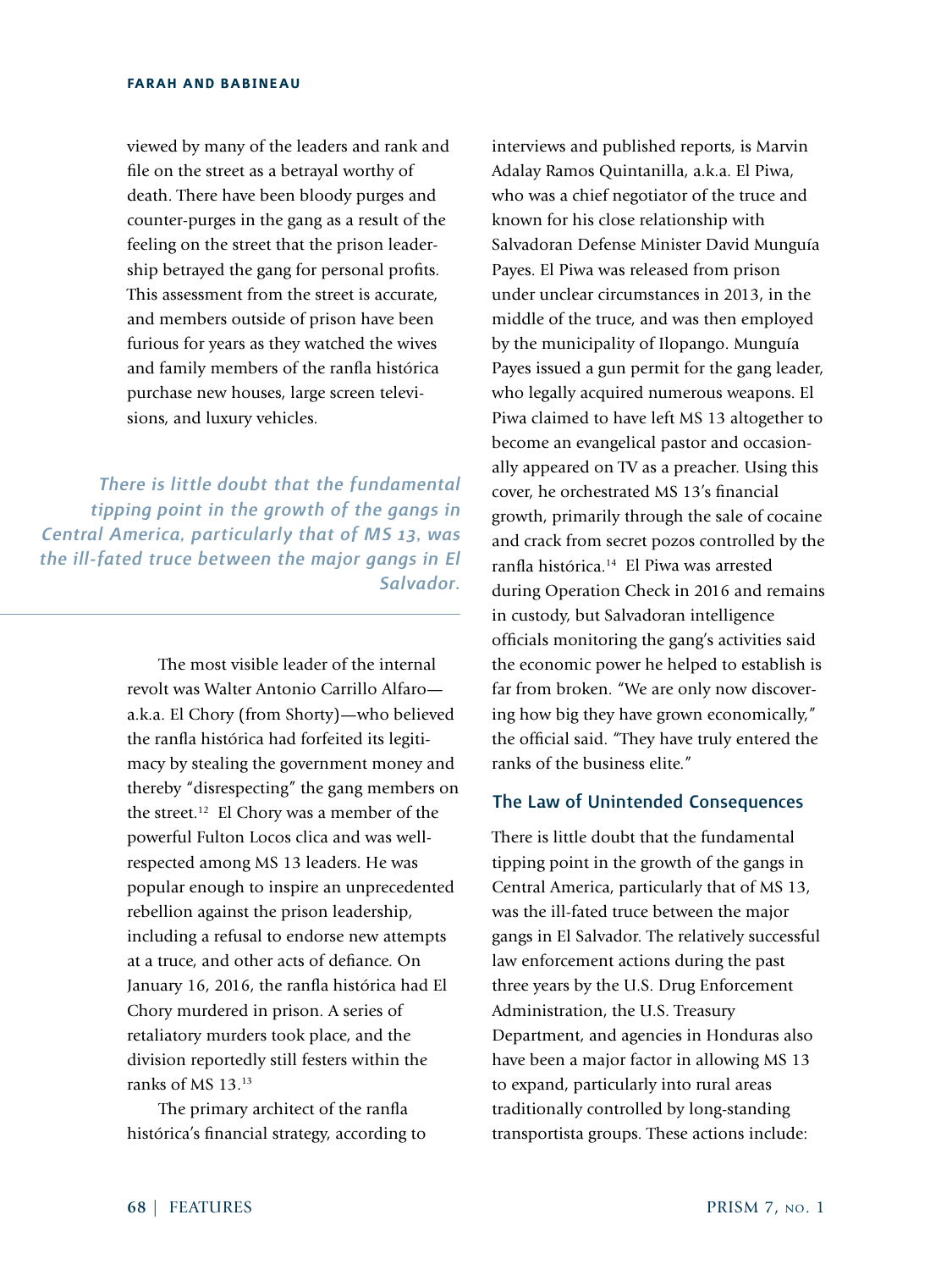the arresting of members of the Valle Valle clan; the dismantling of the Cachirros structure; and the shuttering of the financial operations of the Rosenthal family. These actions effectively weakened or decapitated the most powerful Honduran transportista structures in the movement of cocaine, allowing MS 13 to greatly strengthen its role in the regional trafficking structures.

The traditional transportista network viewed the gangs as their main competition and fought long, hard, and successfully for a long time to marginalize the gangs from the cocaine transport business, although the gangs have long controlled local retail business. The gangs had been unable to penetrate the drug transport trade in large part because the traditional groups could and would kill the gang members when they tried to take over key routes.<sup>15</sup> Key areas along the Honduran–Guatemalan border had no gang presence at all in 2014–15, nor did the transportista groups interviewed then seem concerned that MS 13 could become a major problem.

However, with the leadership of the main competition summarily taken off the playing field, MS 13 was well-positioned to step into the void. Mexican organizations, desperate to keep their product moving safely through Honduras, opened the door for the alliances that have since blossomed. MS 13 currently has control of all of the major crossroads along the strategic La Acéquia– Copan–El Paraíso corridor, to include traditionally hostile, narco-controlled areas far from their traditional urban stronghold. Decapitated bodies with severed limbs—the hallmark of MS 13 assassinations—mark the gang presence there.

# The Growing Cost of the New Gangs

It is almost impossible to overstate the damage to the fabric of society that gangdriven violence has caused, and the push factor this violence creates for illegal immigration to the United States. With the almost complete absence of the state, gang beheadings and dismemberment of victims are now routine; lynching and burning victims alive are commonplace; and the recruitment of children as young as 11 is an everyday occurrence.

Those who cannot afford to send their children out of the country are forced to seek safety in the shrinking areas of the national territory where the gangs are not fully in control. Tens of thousands of people have fled their homes due to gang expansion, violence and threats, primarily against minors who do not want to join. While many move to other neighborhoods or areas of the country to find shelter with families, an increasing number are now living in de facto displacement camps around the major cities, a reality the government has consistently refused to acknowledge.16

The reasons for the fear for the youth in these areas are clear. Males, who represent more than 90 percent of the gang members, usually start as *banderines*, or lookouts, for the gang, and then move up the ladder to *postes* who provide local security, or *paisas* who protect and dispense cocaine and crack rocks at the *pozos,* or cocaine storage centers, then to full membership as *jommies* (hommies). Each step entails carrying out specific, usually violent acts, including murders, to prove loyalty to the gang.<sup>17</sup> Young females who enter the gang, either by choice or force (and there is very little choice) are known as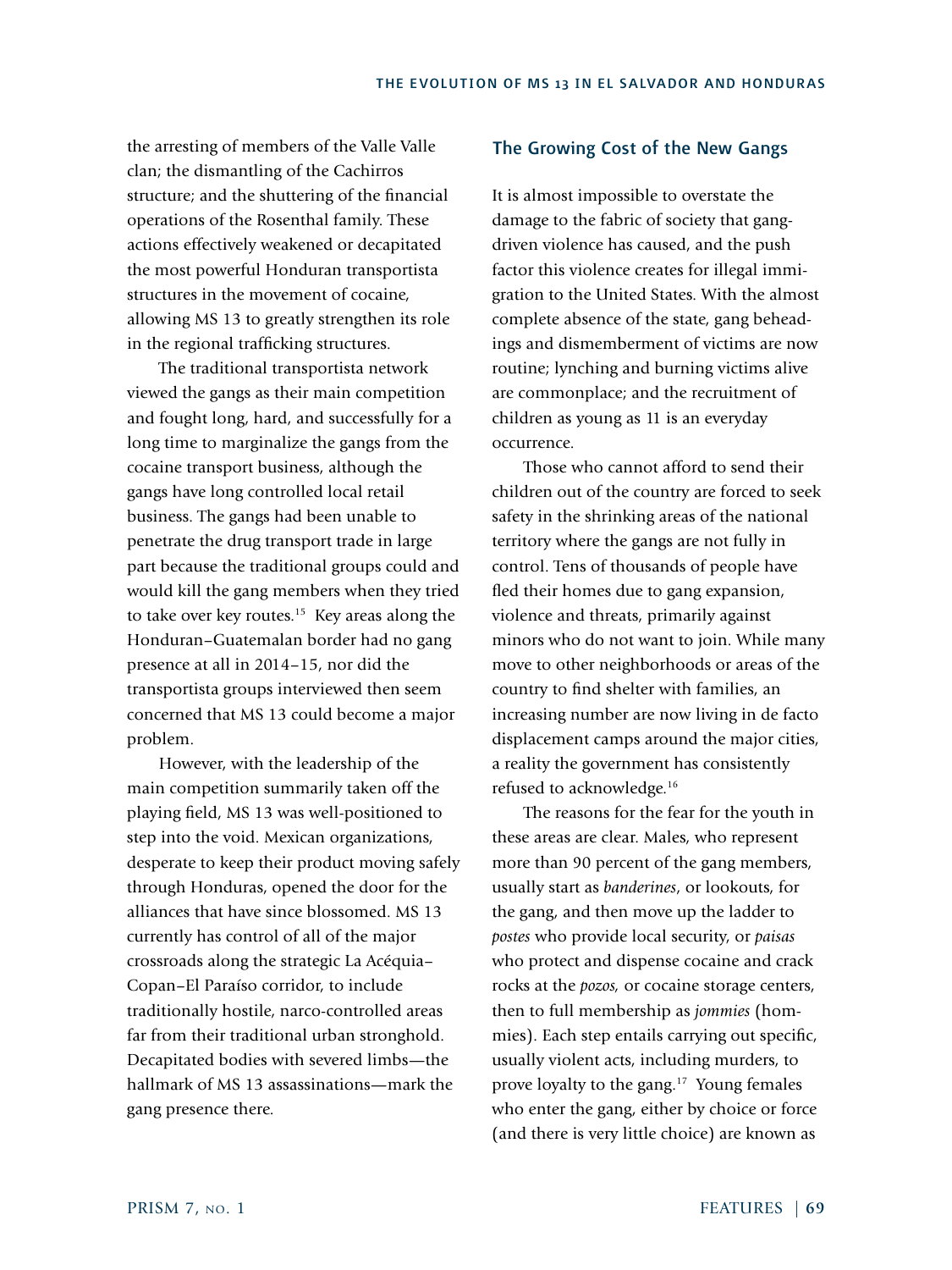*jainas* who are by and large relegated to the role of sex slaves. While the homicide rates in the Northern Triangle have been well-documented and remain among the highest in the world, the economic and social costs of the violence, largely now driven by gangs, are also among the highest in the world.

A recent study by the Inter-American Development Bank found that Honduras and El Salvador rank as the two countries that lose the largest percentage of their GDPs to violence. According to the study, Honduras lost 6.5 percent of its GDP in 2016, or \$1.3 billion, while El Salvador suffered a 5.94 percent loss of GDP, or \$1.5 billion.<sup>18</sup> The losses far exceed the \$750 million U.S. funded three year "Plan for Prosperity" for the region, in which each of these countries is to receive less than \$100 million a year to address the root causes of illegal immigration. These losses represent not only the harsh economic cost of the gangs, but also the roadblocks to creating employment and opportunities for the huge population of young people who make up the gangs and are the prime targets of gang recruiting.

The social crises are growing in the Northern Triangle in part because the gangs, particularly MS 13, have shown the state in both El Salvador and Honduras to be easily corruptible, inefficient, and incapable in every sense of confronting the gangs or taking back the territory that the gangs have taken from what one academic called the "evaporating state." In Honduras, it is widely known that MS 13 expansion is aided by the gang's alliance with sectors of the local police forces against Calle 18 and other rival groups. As part of the partnership, police often provide weapons and clear out of specific areas when MS 13 carries out attacks

on other groups. There are documented cases of the police renting out their uniforms, guns, and badges to the gang so MS 13 could carry out kidnapping and assassinations with impunity.

# **Outlook**

Rival gang members, law enforcement officials, journalists, and academics all indicate that MS 13 has surged to an unprecedented, preeminent role in the region. From this privileged position, MS 13 in El Salvador has even formed short-term tactical alliances with sectors of Calle 18, traditionally its mortal enemy, to carry out attacks on policemen. This willingness to cooperate for economic and political gain has never before been exhibited by gangs in the Northern Triangle.

There is now abundant evidence that important elements of MS 13 have evolved at the very least to third generation gangs, as anticipated by Manwaring:<sup>19</sup>

*Rather than trying to depose of a government with a major stroke (golpe or coup) or in a prolonged revolutionary war, as some insurgents have done, gangs and their allies more subtly take control of territory and people one street or neighborhood at a time (coup d'street) or one individual, business or government office at a time…Its putative objective is to neutralize, control or depose governments to ensure self-determined (nondemocratic) ends. The objective defines insurgency, a serious political agenda, and a clash regarding the authoritative allocation of values in a society.20*

It is an open question to the authors whether the gang can now be classified as a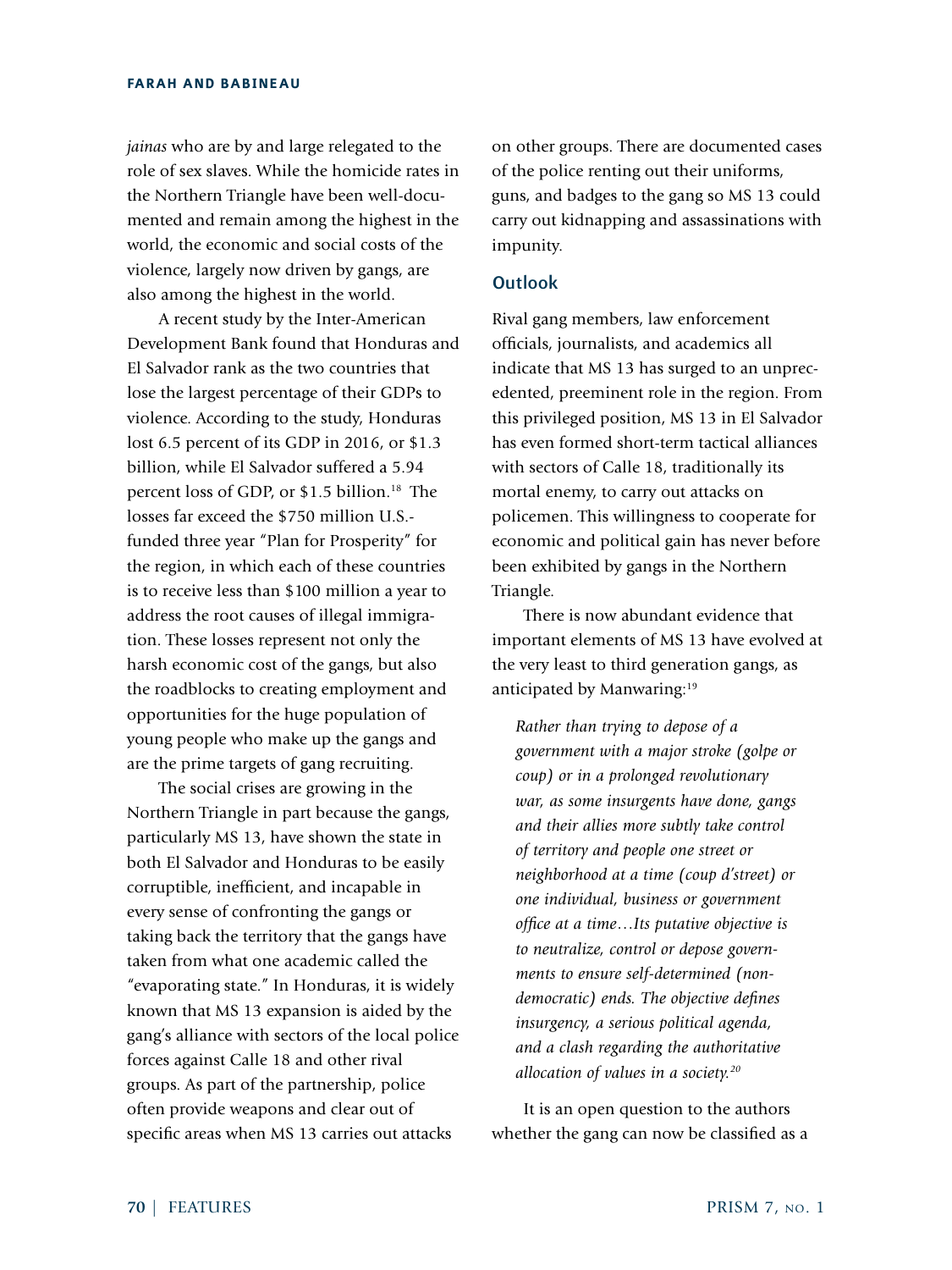criminal insurgency, but it is clear that MS 13, despite its divisions and internal differences, is now a markedly different and more dangerous organization than it was a year ago and a wholly transformed organization since the end of the truce in 2014. The gang violence is a primary driver of the social disintegration of the Northern Triangle, and as such, a primary driver of the illegal immigration of thousands of people from that region—often unaccompanied minors toward the United States in journeys fraught with danger.

This dynamic is unlikely to change in the near future, and is more likely to accelerate, given the lack of political will within the governments of El Salvador and Honduras to combat the root causes of the gang's growth, including its growing presence within the state itself. The ongoing transformation of MS 13 presents a real threat to democracy and the rule of law in multiple countries that comprise a key corridor of access to the southern border of the United States.

The evolution of the gang's power and structure remains uneven, depending on the sub-group's geographic location and leadership. In El Salvador, the MS 13 leadership structure is in danger of undergoing a permanent fracturing, while in Honduras the leadership structure remains solid and disciplined. These differences indicate that the growth of the gang into a fully functional political-economic force is not inevitable, and multiple vulnerabilities exist that could be exploited with creative new strategies and a more realistic understanding of the gang structures.

While the governments of the Northern Triangle have repeatedly asked for increased aid from the United States and the

international community to combat the gangs and the violence they engender, they have lacked the political will to undertake meaningful steps on their own. Recent studies show that the region's countries could recoup many times the foreign aid that they receive by curtailing the massive corruption and taking basic steps to halt the violence and end the culture of impunity that pervades the region.

At the same time, MS 13 has shown an ability to learn lessons from its own past experiences, and is actively studying the methodologies of other groups such as the Revolutionary Armed Forces of Colombia (FARC), Hezbollah, and al-Qaeda. This does not imply an ideological or religious affinity toward those groups, but rather a willingness to look to those groups, via the internet, for successful military, economic and political strategies to further their own ends.

While Mexico and Colombia absorb the vast majority of the U.S. attention paid to the Western Hemisphere, the evolution of MS 13 poses a challenge that could greatly weaken the security of the southern border. The threat is at least as complex and real as those posed in Mexico and the United States, and far harder to overcome because of the lack of political will and functioning institutions in the Northern Triangle. **PRISM**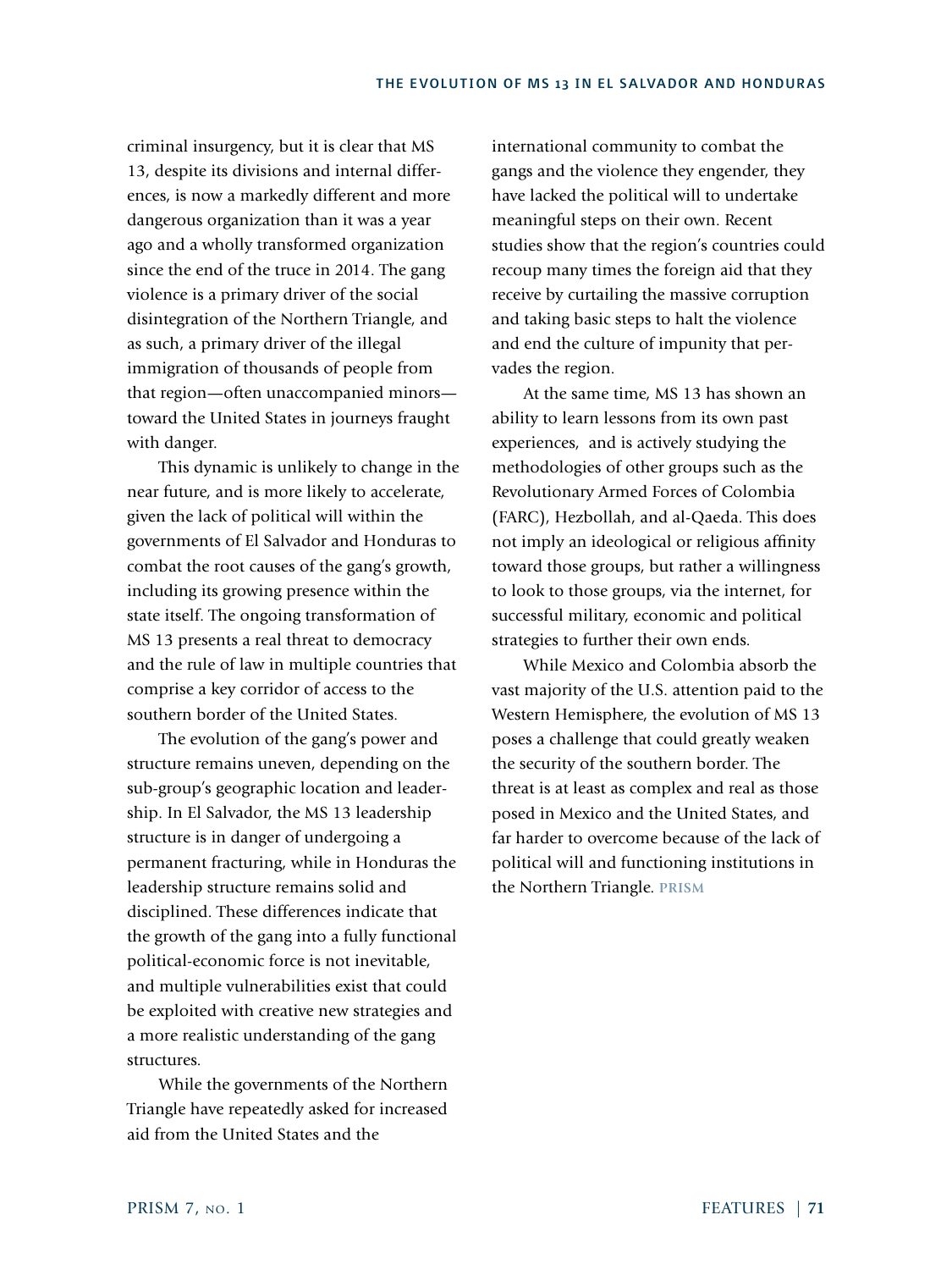#### **Notes**

<sup>1</sup> Because of this, this report focuses on MS 13 rather than other gangs.

<sup>2</sup> Friedrich Ebert Stiftung Foundation, "La Violencia Pandilleril y su impacto en la economía, la cultura y la política," available at <http://www. fesamericacentral.org/el-salvador/seguridad/details/ La+violencia+pandilleril+y+su+impacto+en+la+econo m%C3%ADa%2C+la+cultura+y+la+pol%C3%ADt ica.759.html>.

<sup>3</sup> The presence of MS 13 members in the Attorney General's office, the National Police, and the military has been in place since the gang "truce," at least, and is also used by Calel 1.

<sup>4</sup> For a good recap of the government's first move against the financial structure of the MS 13 see: Ángela Medina, "Seguridad: Por primera vez se ha tocado el patrimonio y finanzas de las MS," La Prensa Gráfica (El Salvador), July 27, 2016, available at <http://www.laprensagrafica.com/2016/07/28/ landaverde-por-primera-vez-se-ha-tocado-el-patrimonio-y-finanzas-de-la-ms>.

<sup>5</sup> The truce was the product of a three-part negotiation among Funes, multiple drug trafficking organizations, and the gangs. The drug transport organizations wanted free passage through gang areas, the government wanted to lower homicide rates and the gangs wanted money. The truce fell apart when the opaqueness of the agreement became public. For a look at how the gangs were paid see: Héctor Silva and Bryan Avelar, "Case Against El Salvador's MS13 Reveals State Role in Gang's Growth," InSight Crime, August 3, 2016, available at <http://www.insightcrime.org/component/content/article?id=7988:caseagainst-el-salvador-s-ms13-reveals-state-role-in-gangs-growth>.

<sup>6</sup> Author interview with MS 13 gang leaders in Zacatecolua Prison, February 2013.

<sup>7</sup> Clavel, op. cit.

<sup>8</sup> Tristan Clavel, "Report Says El Salvador Gangs Have Created a Parallel State," InSight Crime, December 22, 2016, available at <http://www. insightcrime.org/news-analysis/el-salvador-gangsachieve-criminal-governance-parallel-economyreport>. This report was based in large part on the October 2016 report by the Friedrich Ebert Stiftung Foundation.

<sup>9</sup> In those neighborhoods where the courts were able to briefly observe the "courts" in action, sentencing usually took only a matter of minutes after each side in the dispute was heard. Sentences ranged from beatings by gang members to exile from the community. Death sentences for repeat offenders or traitors to the gang are also possible.

 $10$  For a closer look at the gang social structures see: Douglas Farah, "Central American Gangs are All Grown Up," *Foreign Policy*, January 19, 2016, available at <http://foreignpolicy.com/2016/01/19/centralamericas-gangs-are-all-grown-up/?wp\_login\_redirect=0>.

<sup>11</sup> "Vendo en el Búnker de la MS en San Salvador." *La Prensa Gráfica*, December 14, 2016.

 $12$  Disrespect is considered a capital crime, and the gang leadership had historically shared the wealth of the gang by paying for lawyers for the jailed members, taking care of the families of jailed members, and generally not allowing individual leaders to acquire visible wealth.

<sup>13</sup> InSight Crime independently verified this account of El Chory's rebellion and death. See: Steven Dudley and Juan José Martinez, "El Salvador's Prisons and the Battle for the MS 13's Soul," InSight Crime, February 16, 2017, available at < http://www. insightcrime.org/investigations/el-salvador-prisonsbattle-ms13-soul >.

<sup>14</sup> For a fuller overview of El Piwa and the internal splits see: "Purgas en la cúpula del la MS 13 por dinero," El Faro (El Salvador), August 9, 2016, available at <http://www.elfaro.net/es/201608/ salanegra/19066/Purgas-en-la-c%C3%BApula-de-la-MS-13-por-dinero.htm?st-full\_text=all&tpl=11>.

<sup>15</sup> For a more complete look at this dynami,c see: Douglas Farah and Carl Meacham, "Alternative Governance in the Northern Triangle and Implications for U.S. Foreign Policy: Finding Logic Within Chaos," Center for Strategic and International Studies, September 2015,

<sup>16</sup> Author interview with Celia Medrano, director of Cristosal, a Catholic NGO that monitors internal displacement. See also: Gloria Marisela Morán, "Desplazamientos internos, una realidad innegable," ContraPunto, August 9, 2016, available at <http://www.contrapunto.com.sv/sociedad/ddhh/ desplazamientos-internos-una-realidad-innegable/1399>.

<sup>17</sup> full-fledged gang members were required to kill at least one person. Now they are required to kill at least one person to move up the gang's organizational structure, meaning at least three murders before becoming a hommie. See José Miguel Cruz et al, "The New Face of Street Gangs: The Gang Phenomenon in El Salvador," Florida International